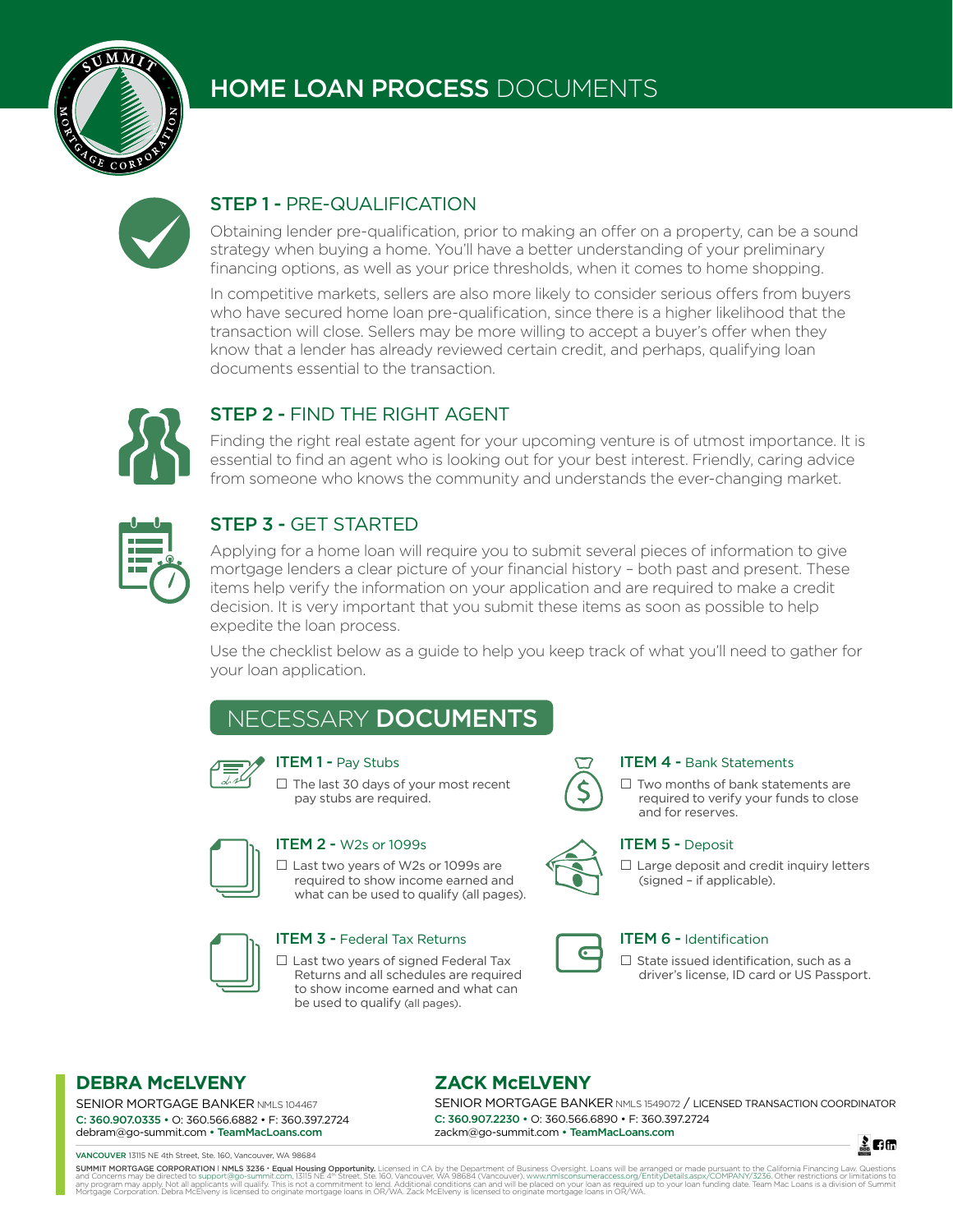

# HOME LOAN PROCESS OVERVIEW

## STEP 1: APPLICATION

You can start the process by filling out an application online, giving us a call, or even stopping by one of our branches. Together, we'll evaluate your financial details to find the most beneficial home loan solution.

In order to provide you with the best financial benefits, we get to know your unique situation and financial goals. This involves looking at various pieces of information from your financial history. After we get a clear picture of finances, we'll match your goals to a home loan option that's right for you.

Whether you're looking to purchase a home, invest in property, refinance your existing home, build a home, consolidate your debt or pay off your current mortgage faster, we have the tools, experience, and options available to make it happen.



#### STEP 2: PROCESSING

We gather the required information to help you obtain your specific loan. We'll order any necessary services, such as an appraisal or preliminary title.

#### STEP 3: UNDERWRITING

Next, we underwrite your loan. One of our professional underwriters will carefully go through each document you submitted and verify the information. The underwriters' job is to make sure that all of the necessary information is included and each "i" is dotted and every "t" is crossed. At this point, you may be required to submit more documentation depending on your specific loan requirements.



## STEP 4: FUNDING

Then, we schedule the signing of your loan documents. During the closing, you'll sign the final loan documents and the funding will typically occur in 24 to 72 hours.



## STEP 5: CELEBRATE!

Lastly, we celebrate! Whatever your goal – saving money, buying your first home, retiring sooner – we celebrate the fact that we reached it!

To get started, **APPLY ONLINE NOW**, give us a call or stop by one of our branch locations today.

#### **DEBRA McELVENY**

SENIOR MORTGAGE BANKER NMLS 104467 C: 360.907.0335 • O: 360.566.6882 • F: 360.397.2724 debram@go-summit.com • TeamMacLoans.com

VANCOUVER 13115 NE 4th Street, Ste. 160, Vancouver, WA 98684

#### **ZACK McELVENY**

SENIOR MORTGAGE BANKER NMLS 1549072 / LICENSED TRANSACTION COORDINATOR C: 360.907.2230 • O: 360.566.6890 • F: 360.397.2724 zackm@go-summit.com • TeamMacLoans.com



SUMMIT MORTGAGE CORPORATION I NMLS 3236 \* Equal Housing Opportunity. Licensed in CA by the Department of Business Oversight. Loans will be arranged or made pursuant to the California Financing Law, Outostons or limitations any program may applismant and applicants will qualify. This is not a commitment to lend. Additional conditions can and will be placed on your loan srequired up to your loan funding date. Team Mac Loans is a division of Su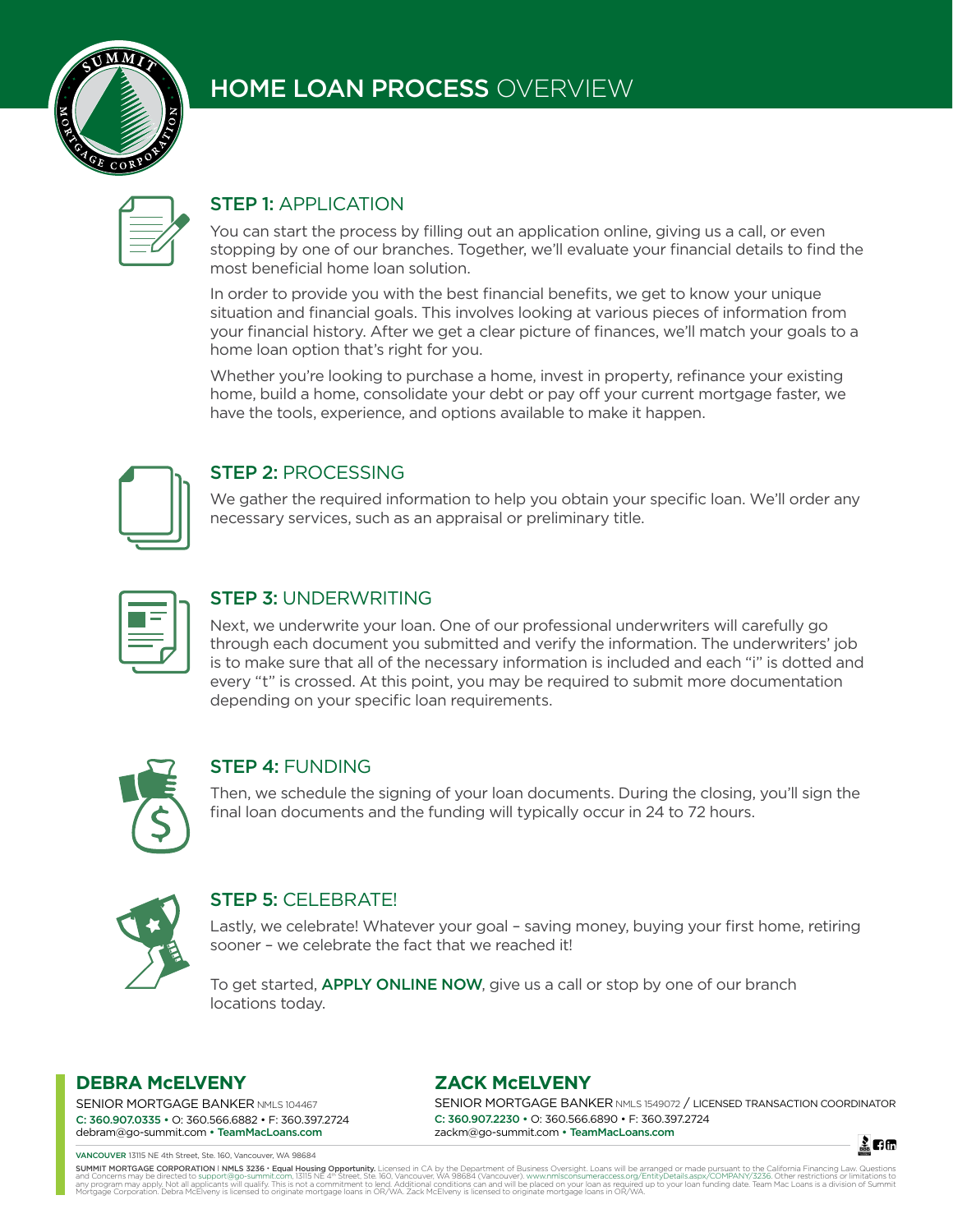The timeline below shows how the typical purchase process unfolds, from approval to closing. It is important to ensure each step of the process is completed on time in order to avoid delays.



**\*NOTE**: The standard timeline for this process is 5-7 business days; however, it can take longer, dependent upon market conditions. Please check with your mortgage banker for current appraisal turn times.

#### **DEBRA McELVENY**

SENIOR MORTGAGE BANKER NMLS 104467 C: 360.907.0335 • O: 360.566.6882 • F: 360.397.2724 debram@go-summit.com • TeamMacLoans.com

#### **ZACK McELVENY**

SENIOR MORTGAGE BANKER NMLS 1549072 / LICENSED TRANSACTION COORDINATOR C: 360.907.2230 • O: 360.566.6890 • F: 360.397.2724 zackm@go-summit.com • TeamMacLoans.com

孟日田

VANCOUVER 13115 NE 4th Street, Ste. 160, Vancouver, WA 98684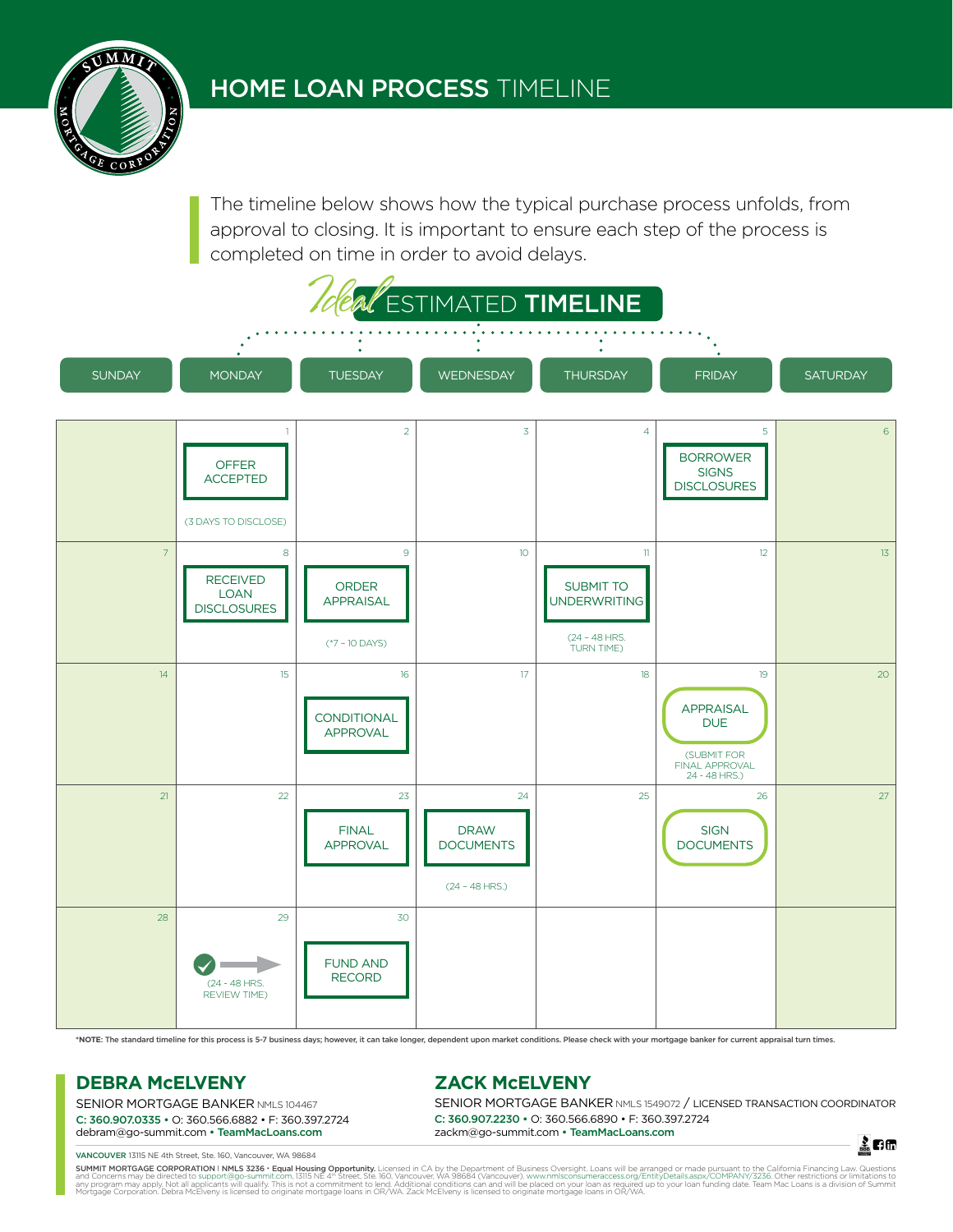

# HOME LOAN PROCESS THINGS TO KNOW

START today apply online, over the phone or stop by!

## WHAT TO DO AND WHAT TO AVOID

Non-mortgage related actions taken during the mortgage process can have a tremendous impact on closing, so it's important to follow these general rules.

Contact Summit Mortgage Corporation today to see which home loan programs you may be eligible for or to learn more about available mortgage options.

#### Call Today! Your Mortgage Banker can help you gather information required to obtain

going back

a loan!







# MAKE SURE YOU DON'T...

- 1. Make sure you don't change jobs, become self-employed or quit your job.
- 2. Make sure you don't use charge cards in excess or let your accounts fall behind.
- 3. Make sure you don't buy a car, truck, boat, motorcycle or van.
- 4. Make sure you don't spend money you have set aside for closing costs.
- 5. Make sure you don't omit debts or liabilities from your loan application.
- 6. Make sure you don't originate any inquiries into your credit. No applying for credit cards or lines of credit.
- 7. Make sure you don't make large deposits without first checking with your mortgage banker.
- 8. Make sure you don't change bank accounts.
- 9. Make sure you don't co-sign a loan for anyone.
- 10. Make sure you don't buy furniture.

## **DEBRA McELVENY**

SENIOR MORTGAGE BANKER NMLS 104467 C: 360.907.0335 • O: 360.566.6882 • F: 360.397.2724 debram@go-summit.com • TeamMacLoans.com

VANCOUVER 13115 NE 4th Street, Ste. 160, Vancouver, WA 98684

## **ZACK McELVENY**

SENIOR MORTGAGE BANKER NMLS 1549072 / LICENSED TRANSACTION COORDINATOR C: 360.907.2230 • O: 360.566.6890 • F: 360.397.2724 zackm@go-summit.com • TeamMacLoans.com

孟日面